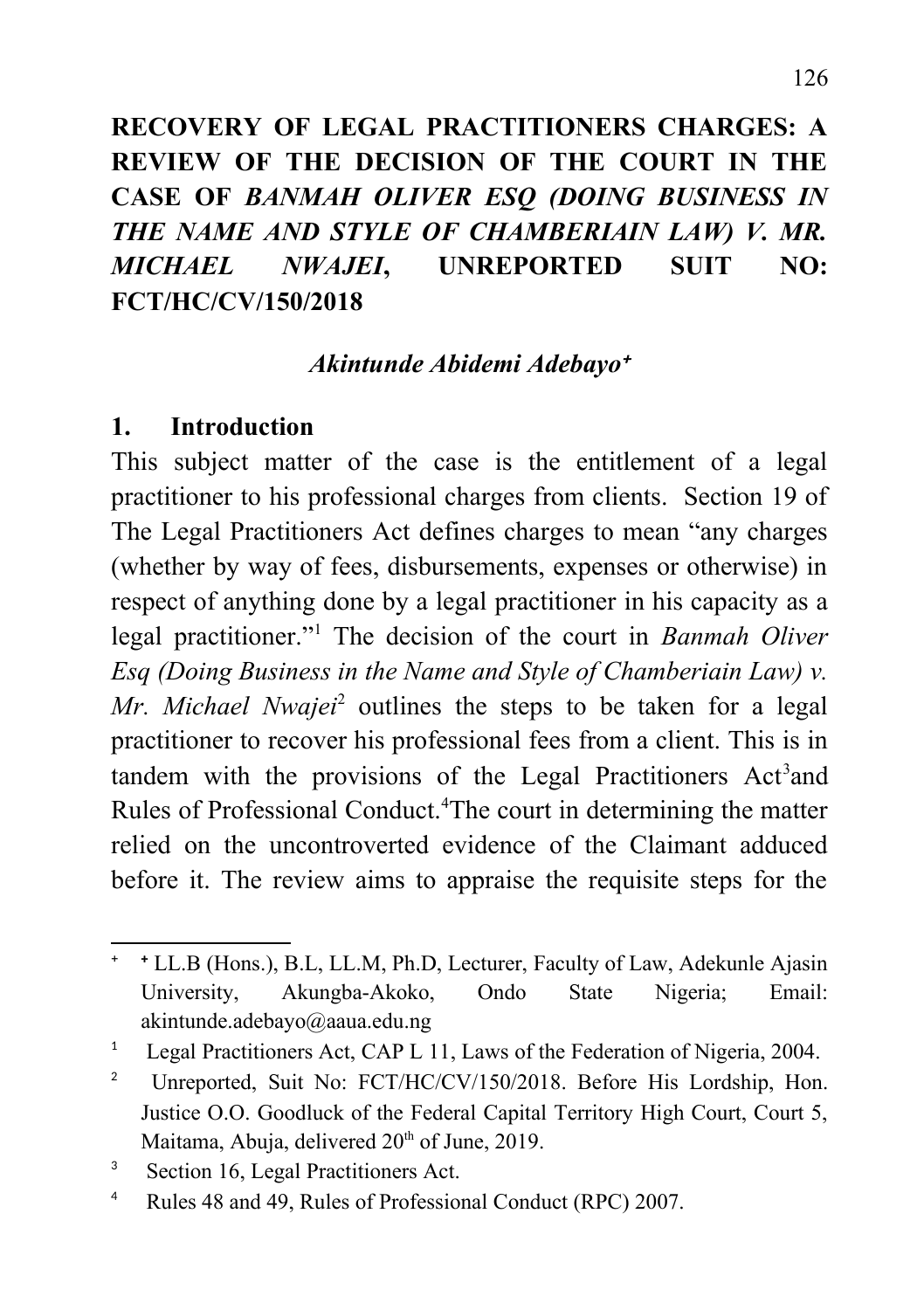*DELSU Law Review Vol. 7 2021* 127 recovery of professional charges of a legal practitioner from a client in line with necessary statutory provisions.

## **2. Facts of the Case and Hearing**

The facts of the case are that, the Claimant, a legal practitioner instituted the action through a writ of summons on  $8<sup>th</sup>$  November,  $2018$  and judgment was delivered on  $20<sup>th</sup>$  June, 2019. His case is that, he rendered legal services to the Defendant and the Defendant was owing him the sum of Five Hundred Thousand Naira (N500, 000. 00) being outstanding of his professional fees. He also claimed the interest at the rate of 25% per annum on the judgement sum from May 2018 until judgement sum is fully paid. Finally, he claimed the sum of Five Hundred Thousand Naira (N500, 000. 00) as general damages and the sum of Two Hundred and Fifty Thousand Naira (N250, 000. 00) as cost of the suit. He filed a 13 paragraph affidavit dated  $8<sup>th</sup>$  November, 2018 which he personally deposed to in support of his case. Claimant claimed that, sometimes in between December 2016 and March 2018, he was briefed on several occasions to provide legal services to the Defendant.

Claimant further averred that the Defendant was fully aware of his indebtedness to him. He stated that a bill of charges was served on the defendant and that despite repeated demand for his money, the defendant failed and neglected to pay him. To further buttress this, a letter of demand for the sum of Five Hundred Thousand Naira (N500, 000. 00) representing outstanding professional fees for services rendered to the Defendant was tendered and admitted as "Exhibit A" during hearing. Defendant failed to make a defence neither did he controvert the claims of the Claimant. Based on this, the Defendant had no defence on the merit.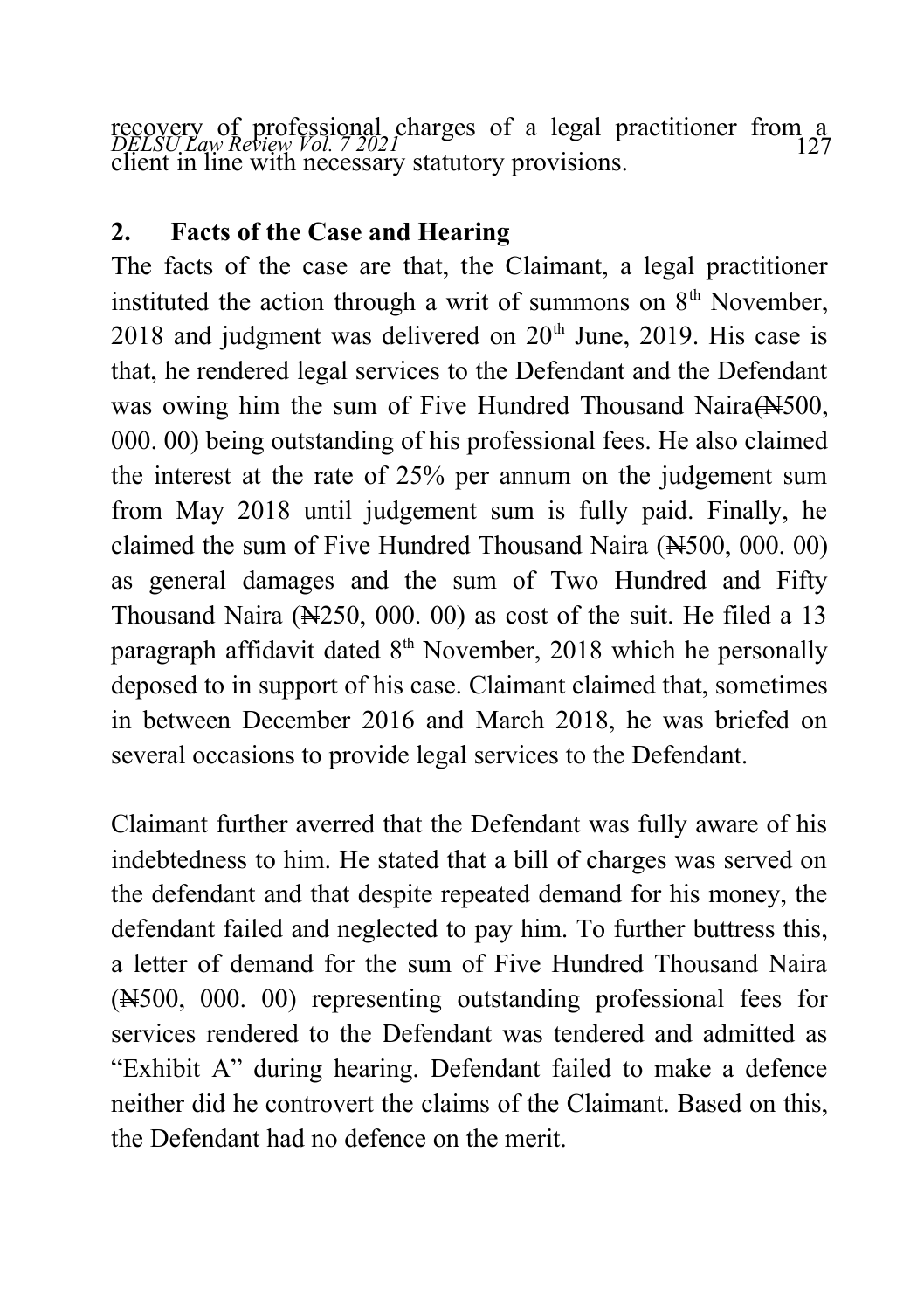# **3. Judgement**

In doing justice to the case at hand, the court acted judicially and judiciously by allowing the case of the Claimant. Accordingly, the Claimant's case against the Defendant succeeds. The Defendant is ordered to pay the sum of Five Hundred Thousand Naira (N500, 000. 000) being outstanding unpaid legal service rendered by the Claimant to the Defendant.

Unfortunately, Claimant's claim for 25% interest per annum from May 2018 till judgement sum is fully paid fails in the absence of any averment to the effect that by the professional ethics, custom and usage, the Claimant is entitled to such interest claimed. The third claim succeeds partially as the sum of Fifty Thousand Naira (N50, 000.00) is awarded as damages against the Defendant. Cost in the sum of Twenty Five Thousand Naira (No. 25, 000.00) is further awarded against the Defendant.

# **4. Analysis**

The relationship between a legal practitioner and clients is statutorily recognised and judicially backed. It is imperative to point out that, in the course of the relationship, a legal practitioner may come across one or more difficult clients who may breach the agreement to pay the legal practitioner his professional fees for services rendered. To that end, the bedrock of this case therefore, is the entitlement of a legal practitioner to his professional charges.<sup>[5](#page-2-0)</sup> The Holy Bible says, a labourer is entitled to his due wages.<sup>[6](#page-2-1)</sup> In tandem with the Holy Bible, Section 16 of the Legal Practitioners Act and Rules 48-49 of the Rules of Professional Conduct provide that, a legal practitioner is entitled to be paid adequate

<span id="page-2-0"></span><sup>5</sup> Section 16, Legal Practitioners Act.

<span id="page-2-1"></span><sup>6</sup> Romans 4:4; Leveticus 19:13; 1 Timothy 5:18.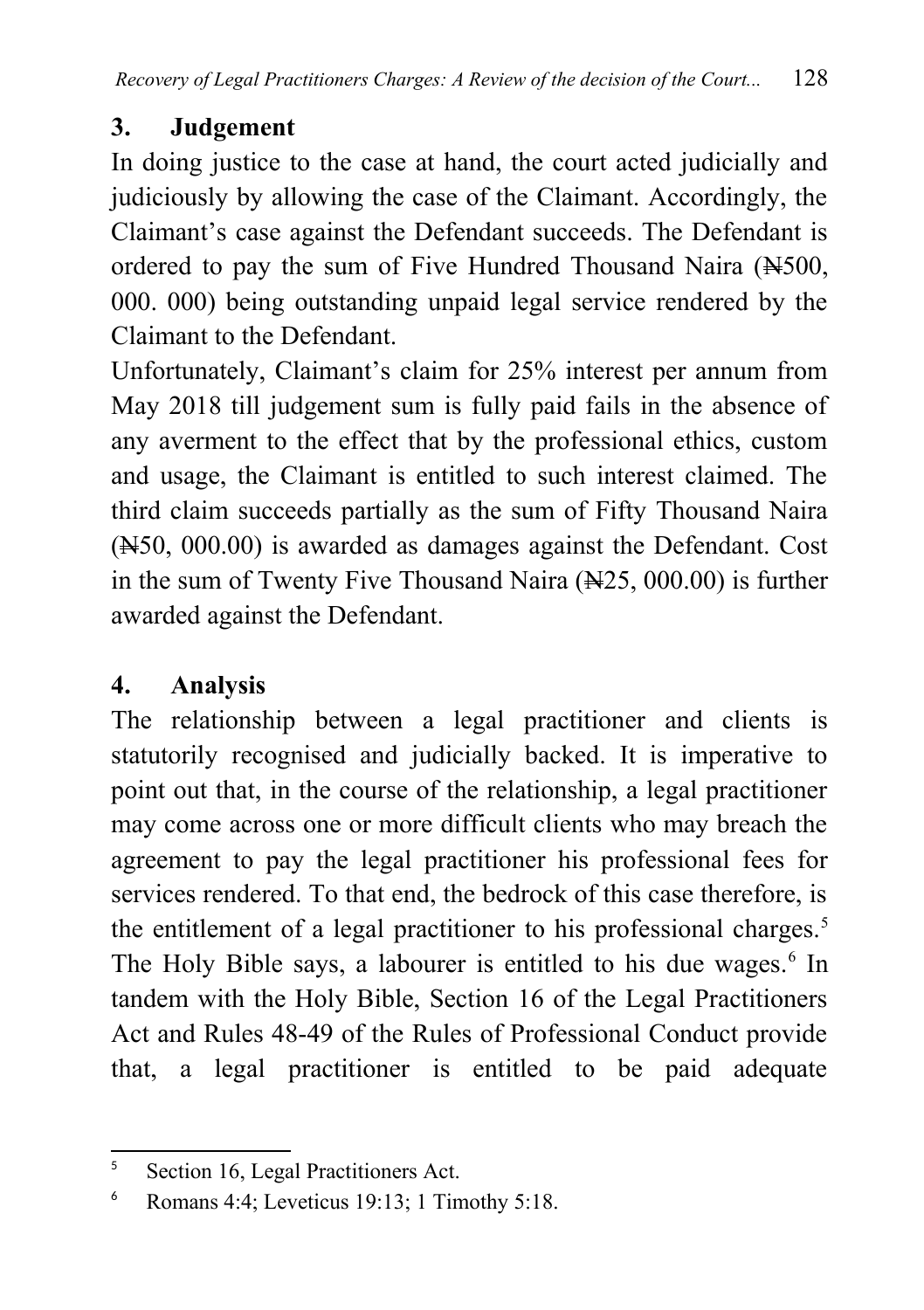*DELSU Law Review Vol. 7 2021* 129 remuneration for his services to the client. This could be in form of a retainer or non-retainer.

These fees and charges should be contained in a bill of charges.<sup>[7](#page-3-0)</sup>In addition to the aforementioned, a legal practitioner may also justify his charges based on expertise, age at the bar, experience and other relevant skills which he utilised in carrying out the brief of the client.<sup>[8](#page-3-1)</sup>However, such charges must not be excessive but should be what is reasonably expected of a legal practitioner of his status.<sup>[9](#page-3-2)</sup>It must be clear, detailed, signed by the legal practitioner or the representative of the law firm (in case of a firm), itemised and easy to understand by the client and the tax authority.<sup>[10](#page-3-3)</sup>Section 16 (2) (a) of the Legal Practitioners Act further provides that, such a bill of charges and letter of demand for the payment of a professional charge must have been served on the client personally or at his last known place of abode for a period of at least one month before the institution of an action for the recovery of the sum by the legal practitioner.[11](#page-3-4) In the case of *Bakare v. Okenla*, the Supreme Court upheld the appeal of the Appellant/Client on the ground that, the case of the Respondent/Legal Practitioner must fail for his failure to send the bill of charges to the Appellant/Client before instituting an action in court to recover his professional fees.<sup>[12](#page-3-5)</sup>It is also pertinent to note that the court of competent jurisdiction for the recovery of the professional fees of a legal practitioner is the State High Court.<sup>[13](#page-3-6)</sup> Therefore, a legal practitioner is entitled to his

<span id="page-3-0"></span><sup>7</sup> Section 16 (2) (a) Legal Practitioners Act.

<span id="page-3-1"></span><sup>8</sup>  *Oyo* v. *Mercantile Bank (Nig.) Ltd* (1988) 3 NWLR (Pt. 108) 213 at 223.

<span id="page-3-2"></span><sup>9</sup>  *First Bank of Nigeria Plc* v. *Ndoma-Egba* (2006) all FWLR (Pt. 307) 1034.

<span id="page-3-3"></span><sup>&</sup>lt;sup>10</sup> Section 18, Legal Practitioners Act.

<span id="page-3-4"></span><sup>11</sup> *Oyekanmi v*. *NEPA* (2001) 15 NWLR (Pt. 690) 414 at 432A.

<span id="page-3-5"></span> $12$  (1987) 1 all NWLR (Pt. 52) 579.

<span id="page-3-6"></span><sup>&</sup>lt;sup>13</sup> Section 19, Legal Practitioners Act.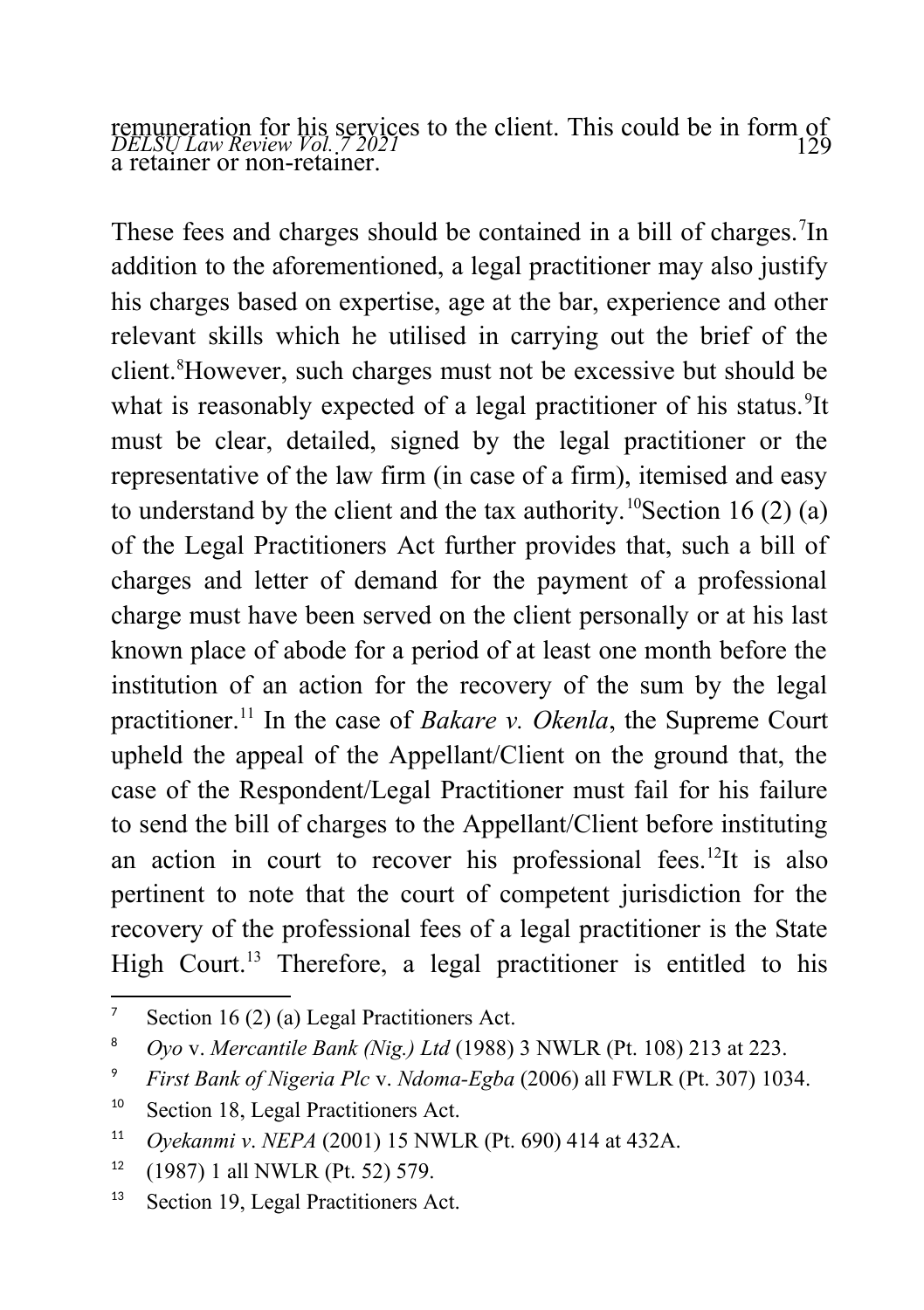professional fees for services rendered and as a responsible member of the society with financial responsibilities to discharge, he should be paid his professional charges by clients promptly.

In the instant case, the Defendant never controverted the claims of the Claimant for the outstanding sum of Five Hundred Thousand Naira (N<sub>500</sub>, 000. 00) representing his professional charges neither did he complain that the charge was excessive. The court also did not find the Claimant wanting in the aspect of first serving the Defendant with a copy of the bill of charges as well as letters of demand at least one month before approaching the Federal Capital Territory High Court, Abuja for intervention as provided for in the Legal Practitioners Act. Therefore, as held by the court, the Claimant is fully entitled to his wages from the Defendant.

## **5. Observations**

The Claimant is commended for his civility and adherence to the relevant statutes by seeking the intervention of the court in recovering his professional charges rather than resorting to selfhelp. The court on the other hand played the role of fair umpire by being realistic and considerate in the award of damages and cost against the Defendant despite that he did not make any defence on the merit. The court in its wisdom awarded damages and cost that are not likely to inflict hardship on the Defendant. Instead of awarding the sum of Five Hundred Thousand Naira (N500, 000. 00) as prayed by the Claimant as general damages, the court awarded Fifty Thousand Naira (N50, 000. 00). Also, instead of awarding the sum of Two Hundred and Fifty Thousand Naira (N250, 000. 00) as prayed by the Claimant being cost of the suit, the court in its wisdom awarded the sum of Twenty Five Thousand Naira (N25, 000. 00) as cost against the Defendant.